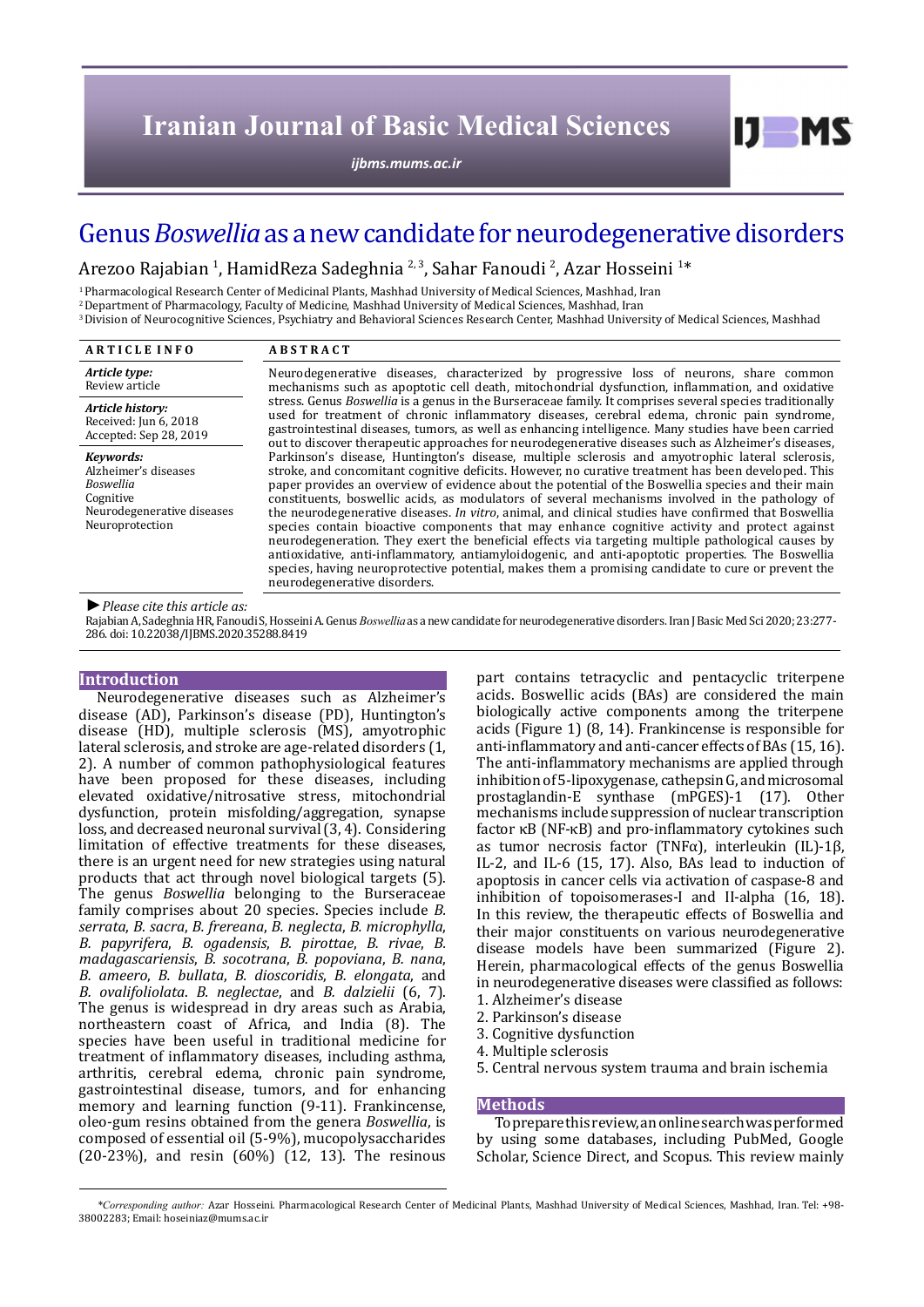

**Figure 1.** Chemical structure of main constituents of genus *Boswellia*

focuses on the therapeutic/or pharmaceutical effects of genus Boswellia and its main active constituents, AKBA, on neurodegenerative diseases (such as AD, PD, MS, and cerebral ischemia). The search terms included "Neuropharmacology", "Learning", "Memory", "Neurocognitive", "Neurodegenerative", "Neurological disorders", "Alzheimer's disease", "Parkinson's disease", "Multiple sclerosis", "Cerebral ischemia", "Boswellia", and "AKBA (3-acetyl-11-keto-β-boswellic acid)"

# **Alzheimer's disease**

Alzheimer's disease is the most common type of neurodegenerative dementia in older people (19). It is characterized by amyloid-beta (Aβ) accumulation in plaques and hyper-phosphorylation of tau protein forming neurofibrillary tangles (20). Aβ aggregation and neurofibrillary tangles induce neuron and synapse loss and gross degeneration in the temporal lobe, parietal lobe, as well as parts of the frontal cortex and cingulate gyrus (21). The pathological alterations cause progressive memory loss, cognitive impairment and the inability to perform daily activities  $(21, 22)$ . A $\beta$  toxicity, cholinergic dysfunction, oxidative damage, apoptosis, synaptic dysfunction, and senile plaque-induced inflammation have been postulated to be involved in pathogenesis AD (21, 23). The possible prophylactic and therapeutic effects of *B. serrata* using an animal model AD induced by AlCl<sub>3</sub> (17 mg/kg for 4 weeks, orally) were assessed. In this study, rivastigmine (0.3 mg/kg/day), as standardized medicine, and *B. serrata* (45 and 90 mg/kg/ day) were given for 2 weeks before AlCl<sub>3</sub> administration to rats. The results revealed that activity of rats increased, while the duration taken by rats to reach food in the T-maze test decreased. According to biochemical analysis, treatment with *B. serrate* led to elevation of acetylcholine (ACh) levels while acetylcholine esterase (AChE) activity was suppressed in brain homogenates. The histopathology findings indicated that amyloid plaques reduced in the hippocampus (24). In a preclinical investigation, therapeutic potential of *B. serrata* against neurodegeneration using an AlCl<sub>3</sub>-induced rat model of AD was claimed. Following treatment of AD animals with *B. serrata* as resin methanolic extract (137.5 mg/ kg, 3 months, orally), Aβ plaques in histopathological samples disappeared. Biochemical analysis showed

brain and serum levels of AChE, C-reactive protein (CRP), nuclear factor kappa-light-chain-enhancer of activated B cells (NF-kB), monocyte chemoattractant protein-1 (MCP-1), and leukotriene B4 (LTB4) were suppressed while brain ACh and Bcl-2 were elevated. The data represented preventing efficacy of *B. serrata* against neuro-inflammatory and apoptosis insults (25). Also, co-administration of ginger (*Zingiber officinale*, 108 and 216 mg/kg) and *B. serrata* (45 and 90 mg/kg) in rats treated with AlCl<sub>3</sub>. The *B. serrata* and ginger improved histopathologic changes and also behavior stress tests, including activity cage, rotarod, T- maze, as well as restoring ACh and AChE levels in brain homogenate (26). Recent evidence revealed that insulin resistance and metabolic dysfunction play an important role in the pathology of sporadic Alzheimer's disease (sAD) (27). Intracerebral-ventricular injection of streptozotocin (STZ, 2- deoxy-2-(3-(methyl-3 nitrosoureido)-D-glucopyranose) is applied to mimic sAD (28). STZ -induced insulin resistance causes several features characterizing AD including oxidative stress, neuroinflammation, and dysfunctions in adult neurogenesis that are followed by progressive deficits in learning and memory (29-31). A study explored whether aqueous extract of frankincense from *B. carteri* could have therapeutic effects on STZ- induced memory impairment. The evaluation of learning using passive avoidance task (PAT) indicated that chronic administration of aqueous extract of frankincense (50 mg/kg, 42 days) improved memory in rats receiving STZ (1.5 mg/kg/2 μl/side, i.c.v.) in a time-dependent manner (32). SuHeXiang Wan (SHXW) is a traditional Chinese medicine comprising *Liquidambar orientalis*, Saussurea lappa, Aquilaria agallocha, Santalum album, *B. carteri*, Eugenia caryophyllata, Cyperus rotundus, Styrax benzoin, and Dryobalanops aromatica that has been used orally for the treatment of seizures, infantile convulsions, and stroke (33). The potential beneficial effects of SHXW essential oil were investigated on SH-SY5Y neuroblastoma cells and animal AD model induced by Aβ1-42 in mice. SHXW essential oil attenuated Aβinduced cytotoxicity in SH-SY5Y cells through inhibition of apoptosis and ROS generation. Up-regulation of heme oxygenase-1 (HO-1), nuclear factor erythroid 2-related factor (Nrf2) expression, and increased Bcl-2/Bax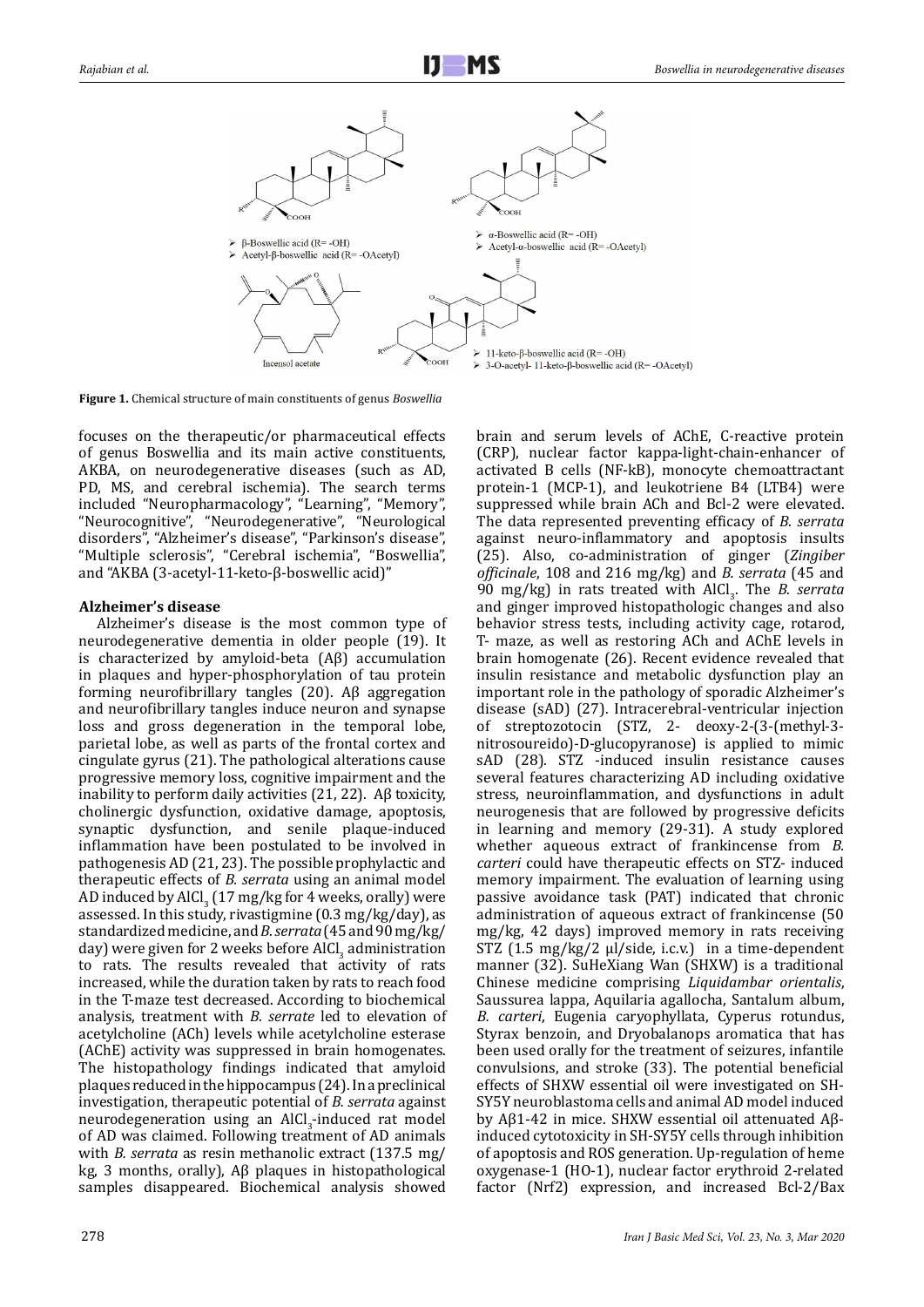**Table 1.** A summary of pre-clinical and clinical studies on protective effects of genus *Boswellia* in the neurodegenerative diseases

| Protective agent/dose/reference                                                                                                       | Study design or experimental model                                                                                                                                          | Main results                                                                                                                                                                                                                                                                                                                                            |
|---------------------------------------------------------------------------------------------------------------------------------------|-----------------------------------------------------------------------------------------------------------------------------------------------------------------------------|---------------------------------------------------------------------------------------------------------------------------------------------------------------------------------------------------------------------------------------------------------------------------------------------------------------------------------------------------------|
| B. serrata (45 and 90 mg/kg/day, 2 weeks) (24).                                                                                       | Animal model AD induced by AlCl <sub>3</sub> in rat                                                                                                                         | Elevated ACh, suppressed AChE activity, improved<br>histopathology changes, and reduced $\mathsf{A}\beta$ plaques in the<br>hippocampus                                                                                                                                                                                                                 |
| B. serrata resin methanolic extract (137.5 mg/kg, 3<br>months) $(25)$ .                                                               | Animal model AD induced by AlCl <sub>3</sub> in rat                                                                                                                         | Induced anti-neuro-inflammatory<br>and anti-apoptotic<br>properties indicated by suppression of serum level of AChE,<br>CRP, NF-kB, MCP-1, LTB4, and elevation of brain ACh and Bcl-                                                                                                                                                                    |
| Co-administration of ginger (Zingiber officinale, 216<br>mg/kg) and B. serrata (45 and 90 mg/kg) (26).                                | Animal model AD induced by AlCl <sub>3</sub> in rat                                                                                                                         | 2. $\mathsf{AB}$ plaques disappeared<br>Improved histopathologic changes and behavior stress tests<br>including activity cage, rotarod, and T- maze as well as<br>restored ACh and AChE level in brain homogenate                                                                                                                                       |
| Frankincense aqueous extract (50 mg/kg, 42 days)<br>(32).                                                                             | STZ (1.5 mg/kg/2 μl/side, i.c.v) - induced memory<br>impairment                                                                                                             | Evaluation of learning using passive avoidance task and<br>improvement of memory                                                                                                                                                                                                                                                                        |
| SHXW essential oil (1, 10, 100 μg/ml) (34).                                                                                           | SH-SY5Y neuroblastoma under Aß1-42 (25 µM)<br>toxicity                                                                                                                      | Attenuated Aβ-induced cytotoxicity through inhibition of<br>apoptosis and ROS generation Up-regulated HO-1 and Nrf2<br>expression and Bcl-2/Bax protein ratio                                                                                                                                                                                           |
|                                                                                                                                       | Mouse AD models induced by $A\beta1-42$                                                                                                                                     | Ameliorated cognitive dysfunction in mice associated with<br>reduced p38, c-Jun N-terminal kinases, and tau<br>phosphorylation                                                                                                                                                                                                                          |
| Boswellia resin extract (10 µg/ml) (38).                                                                                              | An in vitro PD model induced by MPTP in human<br>dopaminergic SK-N-SH cell-line                                                                                             | Attenuated MPTP-induced neurotoxicity including inhibition<br>of apoptosis                                                                                                                                                                                                                                                                              |
| 1) B. serrata aqueous extract (0.1 g/kg/day) (47)<br>2) B. serrata (100 mg/kg/day) (48).                                              | Assessment of cognitive dysfunction in young Wistar<br>rats whose mothers received Boswellia during<br>gestation (3 weeks)                                                  | Induced more dendritic segments and branching density in<br>the neurites of CA3 hippocampal cells                                                                                                                                                                                                                                                       |
| Frankinsense aqueous extract (50 and 100 mg/kg,<br>4 weeks) (49).                                                                     | Assessment of learning and spatial memory in rats<br>using Morris water maze test method                                                                                    | Facilitated the learning and spatial memory formation as<br>reduction in escape latency and traveled distance                                                                                                                                                                                                                                           |
| Frankincense aqueous extract (50 and 100 mg/kg)<br>during gestation and lactation periods (50).                                       | Assessment of the frankincense efficacy on memory<br>formation during development of the rat brain                                                                          | Enhanced memory performance and up-regulated CaMKII<br>and CaMKIV mRNA levels in the hippocampus offspring rats                                                                                                                                                                                                                                         |
| Frankincense aqueous extract (50 and 100<br>mg/kg/day, 4 weeks) (54).                                                                 | Evaluation of the spatial memory parameters by<br>MWM test                                                                                                                  | Improved spatial learning and memory and up-regulated<br>expression of BDNF but not CREB                                                                                                                                                                                                                                                                |
| Boswellia papyrifera total extracts (300 mg/kg,<br>three times a day) and boswellic acids fraction<br>(100, 200, and 300 mg/kg) (55). | Assessment of spatial memory using MWM task                                                                                                                                 | Enhanced the retention phase of spatial memory proposing<br>the improvement of memory function                                                                                                                                                                                                                                                          |
| Olibanum (100 and 500 mg/kg, 180 days) (59).                                                                                          | Assessment of memory function using methimazole-<br>induced hypothyroidism animal model                                                                                     | Counteracted memory deficit in the Morris water maze test                                                                                                                                                                                                                                                                                               |
| Ethyl acetate (0.1 mg/kg) and N-butanol (0.1<br>mg/kg) fractions of <i>B. carterii</i> gum resin (61).                                | Memory impairments induced by hyoscine-induced                                                                                                                              | Ethyl acetate fraction was much more significant than other<br>fraction in enhancing the memory ability indicated by the<br>MWM task                                                                                                                                                                                                                    |
| Combined administration of <i>M. officinalis</i> and <i>B.</i><br>serrata (200 and 400 mg/kg) (62).                                   | Spatial memory against cognitive impairment related<br>to scopolamine                                                                                                       | Improved memory performance indicated by MWM method                                                                                                                                                                                                                                                                                                     |
| Frankincense hydro-alcoholic extract (50 mg/kg)<br>$(67)$ .<br>Aqueous extracts of <i>B. serrata</i> (0.1, 0.5, and 1 g/kg,           | Memory loss following LPS<br>administration<br>$(1 \text{ mg/kg})$<br>Pentylenetetrazol-induced kindled rats were used to                                                   | Enhanced step-through latency in a passive avoidance task<br>$accompanic$ by reduced TNF- $\alpha$ level in the hippocampus<br>Improved passive-avoidance learning ability associated with                                                                                                                                                              |
| IP) (71, 72).                                                                                                                         | study epilepsy and its consequences on memory using<br>shuttle box apparatus and step-through latency method                                                                | an increase in the number of pyramidal neurons and dendritic<br>spines in CA1                                                                                                                                                                                                                                                                           |
| B. serrate aqueous extract (100 mg/kg/d, for 8<br>weeks) (74).                                                                        | Age-related morphological changes of hippocampal<br>granule cells and concomitant cognitive deficits in                                                                     | Enhanced dendritic complexity in the dentate granule cells and<br>spine density associated with improvement of spatial learning                                                                                                                                                                                                                         |
| A tablet containing B. serrata and Melisa officinalis<br>extract (290 and 27 mg) (75).                                                | escape latency and swimming distance<br>A randomized, parallel, double-blind, placebo-controlled Improved memory function<br>clinical trial performed among 70 older adults | capability                                                                                                                                                                                                                                                                                                                                              |
| Ethanolic extract of <i>B. serrata</i> oleo-gum resin (10,<br>20, 40, and 80 µg/ml) (79).                                             | Oligodendroglia (OLN-93) cell injury induced by<br>glutamate and quinolinic acid                                                                                            | Attenuated oxidative stress                                                                                                                                                                                                                                                                                                                             |
| The extract mixture of Portulaca olerace, Urtica<br>dioica, and B. serrata (200 and 400 mg/kg) (81).                                  | MS model induced by intra-hippocampal injection of<br>ethidium bromide (stereotaxic surgery) in rats                                                                        | Induced neurogenesis and memory improvement in the shuttle box<br>test                                                                                                                                                                                                                                                                                  |
| Capsule containing B. papyrifera (300 mg, twice a<br>day, 2 months) (82).                                                             | A randomized, double-blind, clinical trial in MS<br>patients                                                                                                                | Indicated therapeutic efficacy for cognitive dysfunction as<br>improved visual-spatial memory                                                                                                                                                                                                                                                           |
| Capsule containing B. serrate extract (450 mg twice<br>a day, two months) (83).                                                       | A double-blind clinical trial in MS patients with<br>cognitive deficits                                                                                                     | Improved cognitive deficits indicated by the improvement of<br>auditory/verbal and visual/spatial memory in brief<br>visuospatial memory test and California verbal learning test                                                                                                                                                                       |
| B. serrata hydroalcoholic extract (1.5-6 µg/ml) and<br>AKBA (0.5-2.5 μg/ml) (90).                                                     | Ischemia-induced cytotoxicity in PC12 cells following<br>exposure to oxygen/glucose/serum deprivation<br>condition                                                          | Increased cell survival and counteracted oxidative stress<br>(ROS, lipid peroxidation, and oxidative DNA damage)                                                                                                                                                                                                                                        |
| BSE (25, 50, 100 μg/ml) and AKBA (5 μm) (91).                                                                                         | Cell culture model of neurodegeneration induced by<br>glutamate toxicity in PC12 and Neuro-2a cell                                                                          | Inhibited oxidative damage and apoptotic cell death                                                                                                                                                                                                                                                                                                     |
| B. serrata methanolic extract (50, 100, 250, 500,<br>1000, and 2000 µg/ml) (93).                                                      | In vitro assessment of antioxidant and anti-<br>inflammatory activity                                                                                                       | Exhibited DPPH free radical scavenging activity ( $IC_{50} = 54.06$ )<br>$\mu$ g/ml), ferric reducing power (IC <sub>50</sub> = 62.12 $\mu$ g/ml)<br>stabilization towards human red blood cell membrane<br>stabilization                                                                                                                               |
| Boswellia aqueous and ethanolic extracts (125, 250,<br>and 500 mg/kg, IP) and AKBA (50 mg/kg, IP) (94).                               | An animal model of ischemia, MCAO                                                                                                                                           | Improved neurological deficits and reduced brain infarction<br>volume, neuronal apoptotic cell death accompanied by up-<br>regulation of Bcl-2 and down-regulation of Bax and caspase-<br>3. Reduced oxidative stress (counteracted lipid peroxidation<br>and restored glutathione content and superoxide dismutase<br>activity) in the cerebral cortex |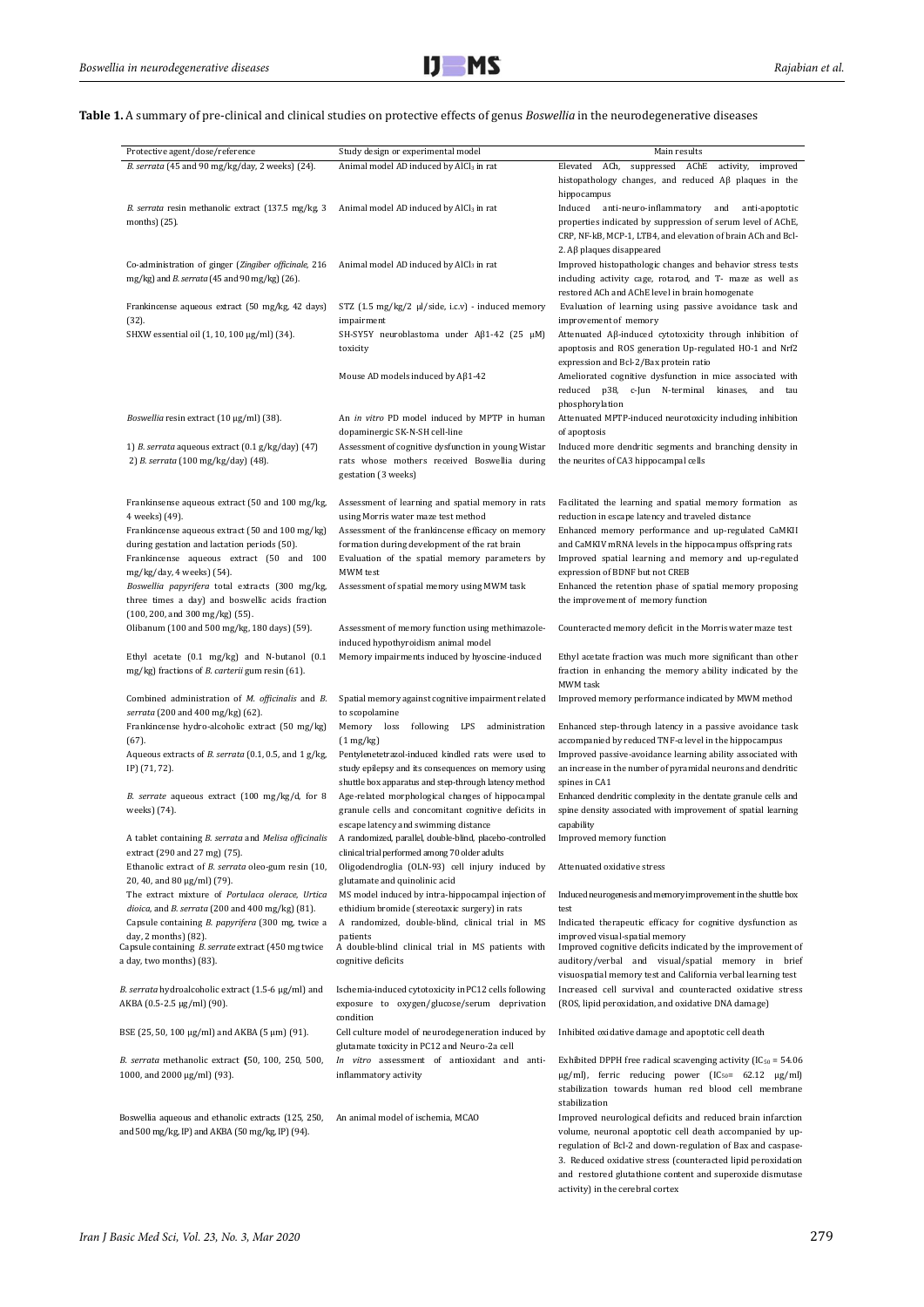regulation of Bcl-2 and down-regulation of Bax and caspase-

#### **Continued Table 1**

| Frankincense aqueous extract (100 and 150 mg/kg,<br>30 days) (95). 95              | MCAO surgery was performed to induce ischemia-<br>reperfusion status                                                           | The level of blood-brain barrier (BBB) permeability and stroke-<br>induced brain edema and reduction of infarction volume and<br>neurological impairments                             |
|------------------------------------------------------------------------------------|--------------------------------------------------------------------------------------------------------------------------------|---------------------------------------------------------------------------------------------------------------------------------------------------------------------------------------|
| BS (4200 mg/day) during radiotherapy (96).                                         | A prospective, randomized, placebo-controlled, double-<br>blind, pilot trial in cerebral edema following brain<br>radiotherapy | Suppressed the edema volume evaluated by T2-weighted<br>magnetic resonance imaging (MRI)                                                                                              |
| <i>B. serrata capsules (containing 215 mg gum resin)</i><br>for $6$ weeks $(97)$ . | Assessment of effect on neuro-recovery following<br>diffuse axonal injury in a double-blind, randomized,<br>cross-over study   | Enhanced the cognitive outcome of patients with diffuse axonal<br>injury                                                                                                              |
| B. serrata (250 and 500 mg/kg) (98).                                               | Cerebral inflammation after induction of diffuse<br>traumatic brain injury                                                     | Attenuated brain edema and disruption of blood-brain-<br>barrier accompanied by improvement of vestibulomotor<br>dysfunction and modulation of IL-1ß and IL-10 in the brain<br>tissue |

Ach: Acetylcholine; AChE: acetylcholine esterase; Aβ: amyloid Beta; Bcl-2: B-cell lymphoma 2; BDNF: Brain-derived neurotrophic factor; CREB: cAMP response element-binding protein; CRP: C-reactive protein; DPPH: 2,2-diphenyl-1-picrylhydrazyl; IL-10: Interleukin 10; LTB4: Leukotriene B4; MCAO: middle cerebral artery occlusion; MCP-1: Monocyte Chemoattractant Protein-1; MPTP: 1-methyl-4-phenyl-1, 2, 3, 6-tetrahydropyryridine; MWM: Morris water maze; MS: Multiple sclerosis; NF-kB: nuclear factor kappa-light-chain-enhancer of activated B cells; ROS: reactive oxygen species content; SHXW: SuHeXiang Wan; CaMKII: calcium/calmodulin kinase II

protein ratio have been shown to be involved in the protective effects (34). SHXW essential oil ameliorated cognitive dysfunction in Aß1-42 treated mice, and it was associated with reduced p38, c-Jun N-terminal kinases, and tau phosphorylation (34). The findings suggested SHXW essential oil as a therapeutic agent for the prevention and treatment of AD and other tau protein pathology-related neurodegenerative diseases (34). Collectively, the experimental studies confirmed the inhibitory potential of Boswellia against formation of amyloid plaques and degeneration of cholinergic neurons induced by Aß. The medicinal herbs were found to induce anti-apoptotic activity through modulation of Bcl-2/Bax protein ratio. In addition, they counteracted oxidative damages through enhancement of HO-1/ Nrf2 protein expression and restoring oxidative stress markers (Table 1).

## **Parkinson's disease**

Parkinson's disease (PD), a common chronic, progressive neurodegenerative disorder of the elderly, is characterized by motor (including bradykinesia, tremor, and rigidity) and non-motor symptoms (35). The symptoms of PD result from the progressive degeneration of dopaminergic neurons in the substantia nigra pars compacta (SNpc) and dopamine (DA) deficiency in the striatum (36). Moreover, the presence of α-synuclein containing Lewy bodies in the surviving neurons is also proposed in the neuropathology of PD (37). Oxidative stress, mitochondrial dysfunction, excitotoxicity, calcium cytotoxicity, trophic factor deficiency, inflammatory processes, genetic factors, and apoptosis are now considered to be key mechanisms that contribute to neurodegeneration in PD (36). Some evidences has demonstrated the neuroprotective potential of *B. serrata* on dopaminergic neurons that can be applicable in PD. *Boswellia* resin extract (10 µg/ ml) attenuated MPP+ (1-methyl-4-phenylpyridinium, 1000 µM), an active metabolite of 1-methyl-4-phenyl-1, 2, 3, 6-tetrahydropyryridine (MPTP)- induced toxicity in human dopaminergic SK-N-SH cell-line. The protective effects were associated with increased cell viability and reduced apoptotic features (38) (Table 1).

## **Cognitive dysfunction**

Learning means the process of acquiring knowledge

from the outside environment while memory is retention and retrieval of learned information at a later date (39-41). Short-term plasticity (STP) and long-term potentiation (LTP), two types of synaptic plasticity, are mechanisms for memory storage (42-45). Learning and memory impairment are considered the most significant features of dementia (46). A number of experimental studies were conducted to evaluate the effect of maternal administration frankincense (an oleo-gum resin derived from trees of genus Boswellia) on the cognitive capabilities. Hosseini Sharifabad *et al*. assessed learning and memory in two-month-old male Wistar rats whose mothers orally received aqueous extract of *B. serrata* (0.1 g/kg/day) during gestation (3 weeks) using active avoidance learning test. Frankincense enhanced power of learning at post-learning stage, short-term memory, and long-term memory (47). The results were relevant to the alteration in the neurites of CA3 hippocampal cells reported in another study. Analysis of morphology of dendritic architecture of CA3 hippocampal neurons indicated more dendritic segments and branching density in young rats whose mothers were treated with *B. serrata* (100 mg/kg/day) during gestation compared with untreated rats (48). Administration of aqueous extract of frankincense (50 and 100 mg/kg, 4 weeks) facilitated the learning and spatial memory formation in rats. The results were demonstrated as reduction in escape latency and traveled distance by the Morris water maze test method (49). An *in vivo* study was performed to assess the efficacy of frankincense for memory formation during development of the rat brain. For this purpose, aqueous extract of frankincense (50 and 100 mg/kg) was orally administered into female rats during gestation and lactation periods. Memory performance and hippocampal calcium/calmodulin kinase II (CaMKII) and CaMKIV mRNA levels in the offspring rats were evaluated to identify potential molecular change during gestation and lactation periods (50). CaMKII and CaMKIV are involved in many signaling cascades and are thought to be crucial mediators of learning and memory (51). CaMKII, as an important component of the postsynaptic density of glutamatergic synapses (52), plays a role in regulation of synaptic transmission and induction of long-term potentiation (LTP) (53).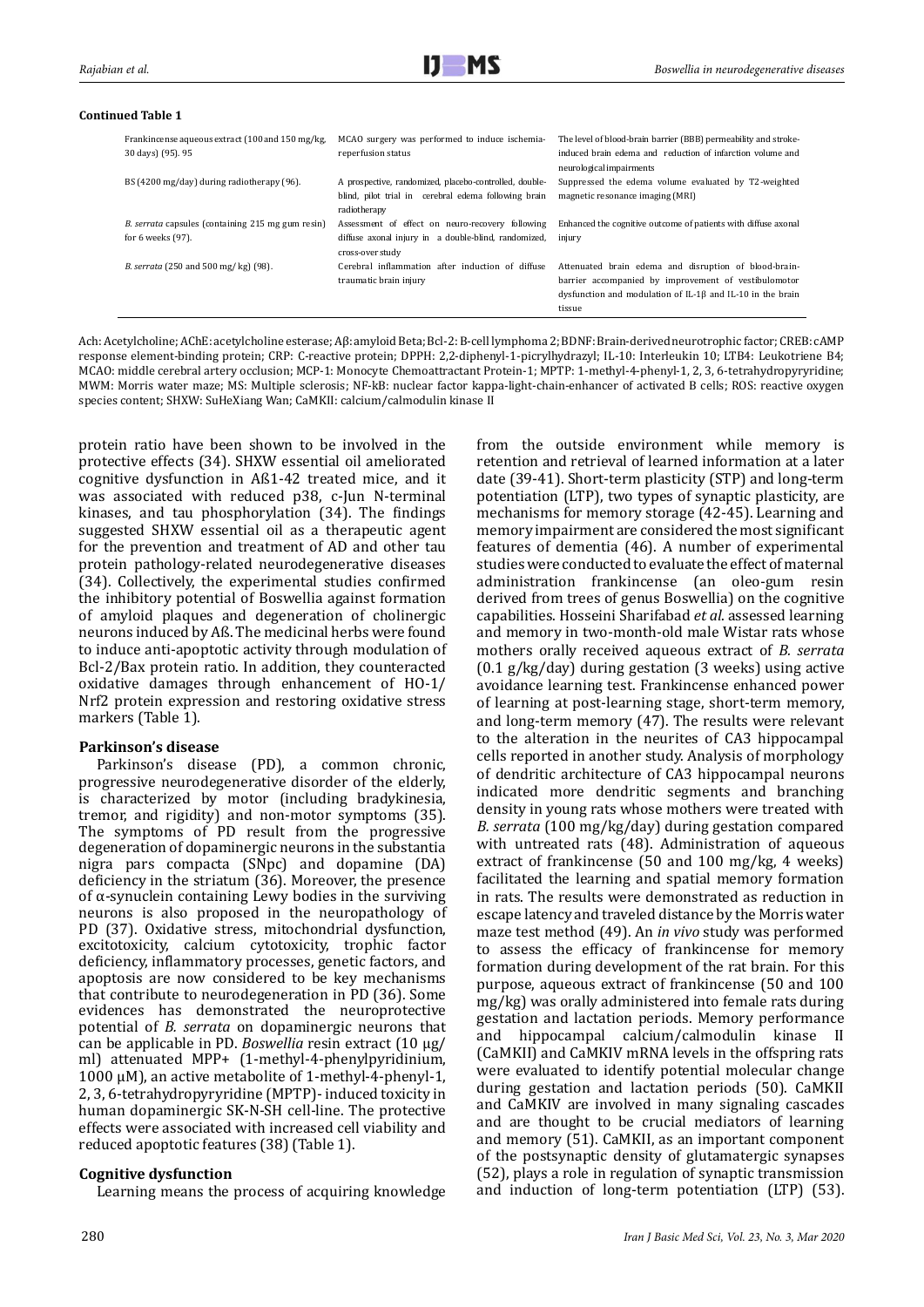According to the results, up-regulation of CaMKII- $\alpha$ mRNA expression of the hippocampus was concomitant with improvement of spatial memory retrieval in offspring rats (50). Evaluation of the spatial memory parameters by the Morris water maze (MWM) test revealed improvement of spatial learning and memory in rats treated with aqueous extract frankincense (50 and 100 mg/kg/day for 4 weeks). Frankincense up-regulated expression of brain-derived neurotrophic factor (BDNF) transcripts but not cAMP response element-binding (CREB). Therefore, the effects of the extract on memory formation may be attributed to another BDNF-related pathway other than BDNF–CREB–BDNF cycle (54). *B. papyrifera* total extracts (300 mg/kg, three times a day, orally) and boswellic acids fraction (100, 200, and 300 mg/kg) enhanced the retention phase of spatial memory of adult male rats in the MWM task. The results of the investigation proposed improving potential of Boswellia and boswellic acid fraction in memory function in normal subjects or neurodegenerative disorders (55). Impairment of cognitive function including memory, visuospatial organization, attention, and reaction time in overt hypothyroidism has been recognized for more than a century (56-58). Olibanum (resin of *B*. serrata) exhibited beneficial effects on memory deficit in methimazole-induced hypothyroidism model. Oral administration of olibanum (100 and 500 mg/kg, 180 days) improved memory and learning impairment in hypothyroid rats by the Morris water maze test (59). Animal models of amnesia induced by scopolamine are widely used to screen potential therapeutic value of compounds in treatment of dementia (60). Another study aimed to assess the effect of ethyl acetate and N-butanol fractions of *B. carterii* gum resin on intact memory and hyoscine-induced memory impairments using the MWM task. Ethyl acetate (0.1 mg/kg) and N-butanol (0.1 mg/ kg) fractions remarkably enhanced intact memory. The ethyl acetate fraction was much more significant than other fractions in enhancing the memory (61). The combination of *Melissa officinalis* and *B. serrata* improved scopolamine-induced cognitive impairment. The MWM method revealed co-administration of M. officinalis and *B. serrata* (200 and 400 mg/Kg body weight) before scopolamine injection (0.1 mg/kg) led to improvement of memory function (62). Neuro-inflammation can cause cognitive deficits since it affects memory processing during consolidation and retrieval stages (63, 64). Considering anti-inflammatory activity of frankincense has been approved with an (15). Lipopolysaccharide (LPS) triggers the neuro-inflammatory process through activation of nuclear factor kappa B (NF-κB) pathway in microglia in the central nervous system (CNS) (65, 66). Administration of hydro-alcoholic extract of frankincense (50 mg/kg; orally) before LPS (1 mg/kg; IP) enhanced step-through latency (STL) in a passive avoidance task (PAT) via decreasing the TNF- $\alpha$  level in the hippocampus. Therefore, anti-inflammatory effects of frankincense may be involved in inhibition of memory loss (67). Clinical and pre-clinical studies have shown that prolonged frequent seizures cause cognitive, memory, and emotional impairments (68). These recurrent seizures affecting the hippocampus may lead to cell damage and death in the cornu ammonis (CA1) region (69). Function of CA1 neurons in the

hippocampus plays a vital role in converting short-term memory to long-term memory (70). Pentylenetetrazol (PTZ)-induced kindled rats animal model was used for evaluation of epilepsy and its consequences on memory (71). The aqueous extracts of *B. serrata* (0.1, 0.5, and 1 g/kg, IP) improved passive-avoidance learning ability in kindled animals indicated by using shuttle box apparatus and step-through latency method. The findings were associated with increasing number of pyramidal neurons and dendritic spines in CA1 (71, 72). Therefore, consumption of *B. serrata* may be a therapeutic strategy for decreasing harmful effects of seizures on cognitive function (71). Age-related spatial learning deficits have been suggested to be due to changes that appear mostly in hippocampal connectivity and plasticity (73). The three main fields of the hippocampal region, CA1, CA3, and particularly dentate gyrus are vulnerable to aging (73). An experimental study conducted by *Hosseini-Sharifabad et al*. investigated the effects of chronic administration of *B. serrata* hydroalcoholic extract (BSE) on the learning performance and the morphology of hippocampal granule cells in aged rats (74). The rats (24 months old) received the aqueous extract of BSE (100 mg/kg/d, for 8 weeks, intragastrically), after this time, dendritic complexity in the dentate granule cells and spine density on the dendritic tree of the cells increased (74). These findings were observed along with improvement of spatial learning capability indicated as decrease in escape latency and swimming distance (74). Neuroprotective potential of Boswellia resin in age-related morphological changes and concomitant cognitive deficits may suggest it as a therapeutic agent in neurodegenerative diseases (74). In a randomized, parallel, double-blind, placebo-controlled clinical trial, administration of *B. serrata* and *Melisa officinalis* extracts (290 mg and 27 mg, for a month) improved memory in 70 older adults (75). Overall, this evidence provides preliminary support for the cognitive-enhancing efficacy of genus Boswellia. Potential beneficial actions may be attributed to BDNF up-regulation (Table 1).

## **Multiple sclerosis**

 Multiple sclerosis (MS) is a chronic autoimmune, inflammatory neurological disease of the CNS, which leads to the destruction of myelin, oligodendrocytes, and axons (76). Quinolinic acid (2, 3-pyridine dicarboxylic acid), a neuroactive metabolite of the kynurenine pathway, is an agonist of N-methyl-D-aspartate (NMDA). Inappropriate activation of the kynurenine pathway may increase quinolinic acid levels, which is often implicated in the pathogenesis of a number of neurological diseases such as MS (77, 78). *In vitro* study revealed that 24 hr pre-treatment of oligodendroglia (OLN-93) cells with ethanolic extract of *B. serrata* oleo-gum resin (10, 20, 40, and 80 µg/ml) prior to glutamate exposure reduced glutamate and quinolinic acid-induced oxidative injury (8 mM)(79). A mixture extract of *Portulaca olerace*, *Urtica dioica*, and *B. serrata* (200 and 400 mg/kg) has protective effects against ethidium bromide-induced MS model (80). The results revealed neurogenesis and memory improvement using the shuttle box test following treatment with the mixture (81). Cognitive deficits have been reported in up to 70% of MS patients (80). A clinical trial study was carried out in 80 patients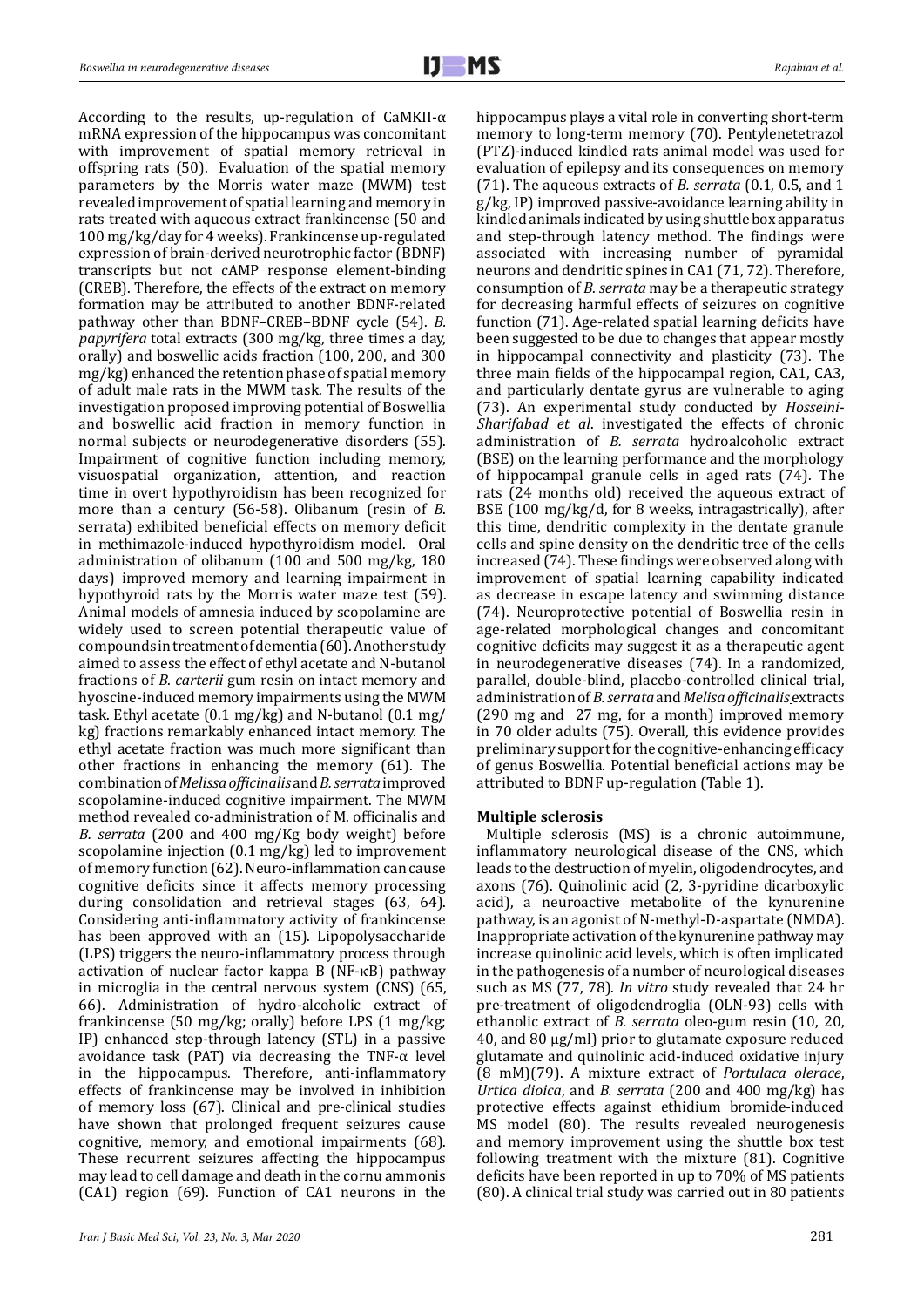| Agent                          | Type of study                                                                                                                | Protocol                                                                                                                                                            | Results                                                                                                                                                                                                                                                                         | Ref.  |
|--------------------------------|------------------------------------------------------------------------------------------------------------------------------|---------------------------------------------------------------------------------------------------------------------------------------------------------------------|---------------------------------------------------------------------------------------------------------------------------------------------------------------------------------------------------------------------------------------------------------------------------------|-------|
| AKBA                           | In vivo (MCAO)                                                                                                               | 20 mg/kg AKBA were given immediately<br>after the onset of reperfusion                                                                                              | Treatment of AKBA:<br>-reduced infarct volumes and apoptotic cells<br>-increased neurologic scores by elevating the Nrf2 and HO-1<br>expression in brain                                                                                                                        | (99)  |
|                                | In vitro (OGD in primary cultured<br>cortical neurons)                                                                       | Incubation with AKBA for 24 hr                                                                                                                                      | -In primary cultured neurons:<br>-increased the Nrf2 and HO-1 expression,<br>-protection against OGD-induced oxidative stress                                                                                                                                                   |       |
| AKBA                           | In vivo (MCAO)                                                                                                               | KBA (25 mg/kg) applied 1 hr after<br>reperfusion                                                                                                                    | -reduced infarct volumes and apoptotic cells<br>-increased neurologic scores<br>-decreased MDA levels<br>-restored the superoxide dismutase (SOD) activity<br>-increased the protein Nrf2 and HO-1 expression in brain<br>tissues                                               | (100) |
|                                | In vitro (OGD in primary cultured<br>astrocytes)                                                                             | Incubation with KBA for 24 hr                                                                                                                                       | -increased the Nrf2 and HO-1 expression<br>-protection against OGD-induced oxidative stress                                                                                                                                                                                     |       |
| AKBA                           | In vivo (cognitive impairment in<br>mice induced by LPS)                                                                     | Dual therapy with AKBA (at a dose of 5<br>mg/kg, IP for 4 days) and celecoxib (at a<br>dose of 30 mg/kg, IP for 7 days)                                             | -reversed the behavioral and molecular changes<br>-anti-inflammatory effect<br>-antiglutamatergic effect<br>-anti-amyloidogenic agent                                                                                                                                           | (101) |
| AKBA                           | In vivo (kainic acid-induced<br>excitotoxicity and oxidative and<br>nitrosative damage in mice)                              | The effects of COX inhibitors (indomethacin,<br>nimesulide, and rofecoxib) and a 5-LOX<br>inhibitor (AKBA) and the combination of<br>these inhibitors in this model | -AKBA, indomethacin, and nimesulide did not produce any<br>change in the behavioral parameters<br>-rofecoxib increased the latency of clonic movement and<br>decreased mortality rate<br>-the effect of AKBA + rofecoxib was significantly more marked                          | (102) |
| Nano<br>formulation<br>of AKBA | In vivo (MCAO)                                                                                                               | AKBA-NPs (containing AKBA 10 mg/kg),<br>intravenously<br>OGD + AKBA-NP (10 mg/ml) treatment                                                                         | AKBA-NPs had better:<br>-brain delivery efficacy<br>-neuroprotection in OGD and MCAO models<br>-modulation of antioxidant and anti-inflammatory pathways                                                                                                                        | (103) |
| AKBA                           | In vitro (OGD)<br>In vivo (a single IP dose of LPS<br>$(0.8 \text{ mg/kg})$ was injected to<br>induce cognitive dysfunction) | LPS-treated mice were administered for<br>7 days with AKBA(5 mg/kg, IP) or DEX<br>$(1 \text{ mg/kg}, IP)$                                                           | -AKBA and DEX reversed the behavioral dysfunction<br>AKBA:<br>-decreased P-IκB-α, miRNA-155 expression level, and carbonyl<br>protein content<br>-restored normal cytokine level<br>-increased SOCS-1 expression level<br>-showed anti-apoptotic and anti-amyloidogenic effects | (104) |
| AKBA                           | In vivo (young and aged mice)                                                                                                | Chronic administration of AKBA (100<br>mg/kg, p.o.) and nimesulide (2.42 mg/kg,<br>p.o.) for 15 days                                                                | -enhanced the cognitive performance<br>-decreased oxidative damage<br>-reversed the aging-induced motor dysfunction                                                                                                                                                             | (105) |
| AKBA                           | In vivo (MCAO)                                                                                                               | AKBA (50 mg/kg) was administered IP<br>after MCAO induction                                                                                                         | Improved neurological deficit<br>-reduced brain infarction<br>-decreased neuronal cell loss and apoptosis<br>-attenuated lipid peroxidation<br>-increased glutathione content and superoxide dismutase activity                                                                 | (94)  |
| AKBA                           | In vitro (glutamate toxicity<br>induced in PC12 and N2a cells)                                                               | Co- and pretreatment with AKBA (5 mM)<br>was done on PC12 and N2a cells under<br>glutamate toxicity (8 mM)                                                          | - decreased ROS<br>-decreased lipid peroxidation<br>- decreased superoxide dismutase activity<br>- decreased oxidative DNA damage                                                                                                                                               | (91)  |

**Table 2.** A summary of in vitro and animal studies on neuroprotective potential of AKBA in the neurodegenerative diseases

MCAO: middle cerebral artery occlusion; OGD: oxygen-glucose deprivation; AKBA: acetyl-11-keto-β-boswellic acid; Nrf2: nuclear factor erythroid 2-related factor; MDA: malondialdehyde; LPS: lipopolysaccharide; COX: cyclooxygenase; DEX: dexamethasone; ROS: reactive oxygen species

with relapsing-remitting MS. In this randomized, doubleblind, placebo-controlled study, effect of *B. papyrifera* on cognitive impairment in MS patients was investigated using brief international cognitive assessment for MS (BICAMS), symbol digit modality test (SDMT), and the California verbal learning test (CVLT). The patients received *B. papyrifera* (300 mg capsule, twice a day) and placebo with the same dose for 2 months. *B. papyrifera*  remarkably improved visual-spatial memory while it was not effective in verbal memory and information processing speed, which may be due to the prescribed dose (82). Another double-blind clinical trial was carried out in 60 MS patients with cognitive deficits to assess the efficacy of *B. serrata* extract in treatment of cognitive dysfunction. The patients categorized randomly into two groups of treatment and placebo received 450 mg of *B. serrate* extract or placebo capsules, respectively, twice a day for two months. The extract remarkably enhanced auditory/verbal and visual/spatial memory using the brief visuospatial memory test (BVMT) and CVLT compared with the placebo group, which confirmed potential of *B. serrata* for MS patients suffering from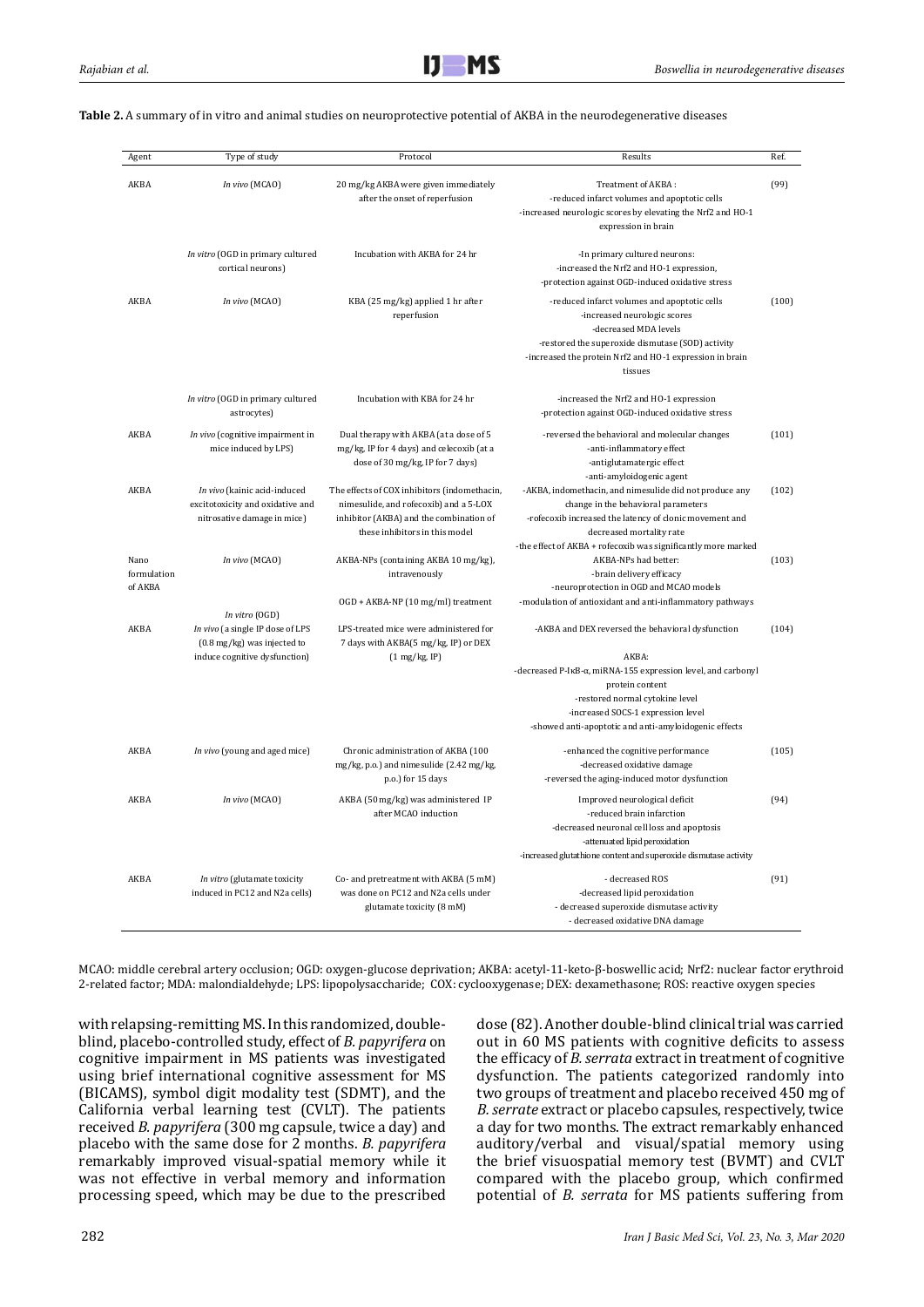cognitive impairments (83) (Table 1).

# **Central nervous systems trauma and brain ischemia**

Stroke is the fourth cause of death and one of the main causes of disability worldwide (84). Ischemic stroke is the most common type of stroke, accounting for about 80 percent of all strokes, which results from transient or permanent cessation of cerebral blood flow (85, 86). Following brain ischemia, the level of glutamate increases, leading to over-activation of its receptors, including NMDA receptors and raised intracellular calcium (87). Brain ischemia also can trigger inflammatory responses and subsequently neuro-inflammation. Therefore, strategies targeting these pathways involve NMDA receptor antagonists, calcium channel blockers, and anti-inflammatory and antioxidant agents, which may be used as prophylactic or therapeutic for ischemia damage of brain tissue (87, 88). *B. serrata* and its constituent, AKBA (3-acetyl-11-keto-β-boswellic acid), exhibited potential neuroprotective and anti-oxidant activity (89). Neuroprotective potential of BSE and AKBA against ischemia-induced cytotoxicity was investigated. The survival of PC12 neural cells, pretreated with BSE (1.5-6 µg/ml) and AKBA (0.5–2.5 µg/ml) for 2 hr before exposure to oxygen/glucose/serum deprivation (OGSD) condition, increased. Moreover, BSE and AKBA counteracted oxidative stress indicated as restoring of intracellular reactive oxygen species content, lipid peroxidation, and oxidative DNA damage (90). Pre- and co-treatment with BSE and AKBA prevented glutamateinduced PC12 and Neuro-2a cell toxicity. The protective effect may be related to their inhibitory effects against oxidative damage and apoptotic cell death (91). An *in vitro* investigation aimed to explore anti-glycation and anti-oxidant potentials of *B. sacra* oleo-gum resin. Dichloromethane  $\text{CH}_2\text{Cl}_2$ ) fraction of the resin, 40% dichloromethane  $(\text{CH}_2\text{Cl}_2)$ /n-hexane sub-fraction, and frankincense oil exhibited l,l-Diphenyl-2-picrylhydrazyl (DPPH) free radical scavenging activity. In addition, moderate superoxide anion scavenging activity was exhibited by polar fraction, while the highest antiglycation activity for polar fractions were reported (92). Another study was designed to investigate phytochemical screening, *in vitro* antioxidant activity of leaf extract of *B. serrate*. The methanolic extract of *B. serrata* contains alkaloids, terpenoids, saponins, and flavonoids (93). Methanolic extract exhibited significant DPPH free radical scavenging activity (IC<sub>50</sub> = 54.06  $\mu$ g/ ml) and ferric reducing power (IC<sub>50</sub> = 62.12  $\mu$ g/ml), in a dose-dependent manner (93). Administration of the aqueous and ethanolic extracts of *B. serrat*a (125, 250, and 500 mg/kg, IP) and AKBA (50 mg/kg, IP) just after middle cerebral artery occlusion (MCAO), for 30 min and reperfusion for 24 hr improved neurological deficits and reduced brain infarction volume. The extracts diminished neuronal apoptotic cell death through up-regulation of Bcl-2 and down-regulation of Bax and caspase-3. The modulated cerebral redox status was also indicated as inhibition of lipid peroxidation while increasing glutathione content and superoxide dismutase activity in the cerebral cortex (94). The neuroprotective effects of Boswellia against brain stroke were further confirmed by the reduction of infarction volume and neurological impairments. The aqueous extract of frankincense

was administrated (50, 100, and 150 mg/kg, orally for 30 days). Two hours after the last treatment with frankincense extract, the rats were subjected to MCAO for 60 min followed by reperfusion for 24 hr. The level of blood-brain barrier (BBB) permeability and strokeinduced brain edema decreased in rats treated with aqueous extract of frankincense at doses of 100 and 150 mg/kg (95). The results of a prospective, randomized, placebo-controlled, double-blind, pilot trial confirmed the efficacy of BS on cerebral edema following brain radiotherapy (96). In this trial, forty-four patients with primary or secondary malignant cerebral tumors randomly received BS (4200 mg/day) or placebo during radiotherapy. Administration of BS suppressed the edema volume which was evaluated by T2-weighted magnetic resonance imaging (MRI) (96). To investigate the effect of *B. serrata* on neuro-recovery following diffuse axonal injury (DAI), a double-blind, randomized, cross-over study was designed. The outcome of diffuse axonal injury was assessed using the disability rating scale, a surrogate clinical marker for the pace of neurorecovery. 38 patients randomly received either placebo or BS capsules (containing 215 mg BS gum resin) for 6 weeks. The BS resin enhanced the cognitive outcome of patients with DAI (97). The protective effects of the condor against cerebral inflammation after induction of diffuse traumatic brain injury were investigated. *B. serrata* (250 and 500 mg/ kg) attenuated brain edema and disruption of blood-brain-barrier induced by traumatic brain injury. The results were accompanied by improvement of vestibulomotor dysfunction as well as modulation of IL-1β and I-10 in brain tissue. Antiinflammatory properties were suggested to be involved in the neuroprotective effects (98). Boswellia exhibited therapeutic potential for brain ischemia and injuries, which is most likely related at least in part to its antiinflammatory, anti-apoptotic, as well as anti-oxidative and free radical scavenging activities (Table 1).

In this review, Tables 1 and 2 represent the brief description of pre-clinical and clinical studies on protective effects of genus Boswellia and AKBA in the neurodegenerative diseases, respectively.

## **Conclusion**

Considering lack of effective therapy for clinical<br>applications, pharmacologically active natural pharmacologically products, having neuroprotective activities are being focused, which makes them potential candidates for neurodegenerative disorders. The genus Boswellia has been suggested to target various molecular pathways involved in pathogenesis of neurodegenerative diseases. The genus regulates neurotrophic factors (including BDNF), apoptotic proteins (pro-apoptotic caspase-3 and anti-apoptotic bcl-2), and redox status. They were shown to be therapeutically effective at controlling inflammatory and cholinergic systems. Therefore, evidence suggests the importance of the genus in the prevention and treatment of neurodegenerative diseases even though further studies and clinical trials on these promising medicinal plants and their constituents should be strongly encouraged in the future.

#### **References**

1. Ayoobi F, Shamsizadeh A, Fatemi I, Vakilian A, Allahtavakoli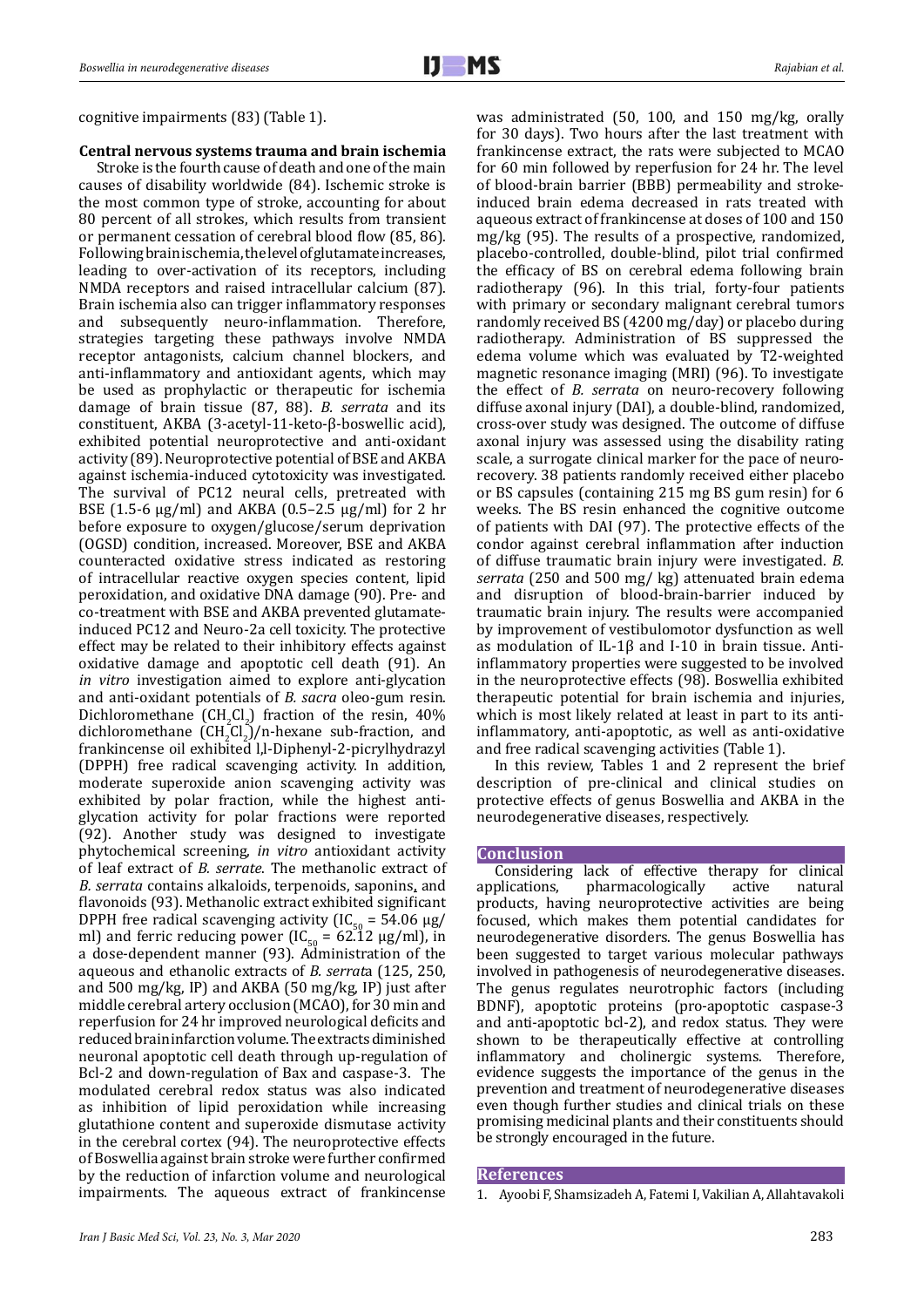M, Hassanshahi G*, et al.* Bio-effectiveness of the main flavonoids of *Achillea millefolium* in the pathophysiology of neurodegenerative disorders-a review. Iran J Basic Med Sci 2017; 20:604-612.

2. Durães F, Pinto M, Sousa E. Old drugs as new treatments for neurodegenerative diseases. Pharmaceuticals 2018; 11:44. 3. Finkel T. Signal transduction by reactive oxygen species. J Cell Biol 2011; 194:7-15.

4. Winner B, Kohl Z, Gage FH. Neurodegenerative disease and adult neurogenesis. Eur J Neurosci 2011; 33:1139-1151.

5. Shirooie S, Nabavi SF, Dehpour AR, Belwal T, Habtemariam S, Argüelles S*, et al.* Targeting mTORs by omega-3 fatty acids: a possible novel therapeutic strategy for neurodegeneration?. Pharmacol Res 2018; 135:37-48.

6. Mertens M, Buettner A, Kirchhoff E. The volatile constituents of frankincense–a review. Flavour Fragr J 2009; 24:279-300.

7. Morikawa T, Matsuda H, Yoshikawa M. A review of antiinflammatory terpenoids from the incense gum resins frankincense and myrrh. J Oleo Sci 2017; 66:805-814.

8. Siddiqui M. *Boswellia serrata*, a potential antiinflammatory agent: an overview. Indian J Pharm Sci 2011; 73:255-261.

9. Farshchi A, Ghiasi G, Farshchi S, Malek Khatabi P. Effects of *Boswellia papyrifera* gum extract on learning and memory in mice and rats. Iran J Basic Med Sci 2010; 13:9-15.

10. Hamidpour R, Hamidpour S, Hamidpour M, Shahlari M. Frankincense (乳香 Rǔ Xiāng; Boswellia species): from the selection of traditional applications to the novel phytotherapy for the prevention and treatment of serious diseases. J Tradit Complement Med 2013; 3:221-226.

11. Takahashi M, Sung B, Shen Y, Hur K, Link A, Boland CR*, et al.* Boswellic acid exerts antitumor effects in colorectal cancer cells by modulating expression of the let-7 and miR-200 microRNA family. Carcinogenesis 2012; 33:2441-2449.

12. Basch E, Boon H, Heerema TD, Foppo I, Hashmi S, Hasskarl J*, et al.* Boswellia: An evidence-based systematic review by the natural standard research collaboration. J Herb Pharmacother 2004; 4:63-83.

13. Rijkers T, Ogbazghi W, Wessel M, Bongers F. The effect of tapping for frankincense on sexual reproduction in *Boswellia papyrifera*. J Appl Ecol 2006; 43:1188-1195.

14. Goyal S. Novel anti-inflammatory topical herbal gels containing *Withania somnifera* and *Boswellia serrata*. Int J Pharm Biol Arch 2011; 2: 1087-1094.

15. Ammon H. Boswellic acids and their role in chronic inflammatory diseases. In: Gupta SC, Prasad S, Aggarwal BB, editors. Anti-inflammatory Nutraceuticals and Chronic Diseases. Springer; 2016. P. 291-327.

16. Liu J-J, Nilsson A, Oredsson S, Badmaev V, Zhao W-Z, Duan R-D. Boswellic acids trigger apoptosis via a pathway dependent on caspase-8 activation but independent on Fas/Fas ligand interaction in colon cancer HT-29 cells. Carcinogenesis 2002; 23:2087-2093.

17. Abdel-Tawab M, Werz O, Schubert-Zsilavecz M. *Boswellia serrata*. Clin Pharmacokinet 2011; 50:349-369.

18. Syrovets T, Büchele B, Gedig E, Slupsky JR, Simmet T. Acetyl-boswellic acids are novel catalytic inhibitors of human topoisomerases I and IIα. Mol Pharmacol 2000; 58:71-81.

19. Brookmeyer R, Johnson E, Ziegler-Graham K, Arrighi HM. Forecasting the global burden of Alzheimer's disease. Alzheimer's Dement 2007; 3:186-191.

20. Kumar A, Singh A. A review on Alzheimer's disease pathophysiology and its management: an update. Pharmacol Rep 2015; 67:195-203.

21. Serrano-Pozo A, Frosch MP, Masliah E, Hyman BT. Neuropathological alterations in Alzheimer disease. Cold Spring Harb Perspect Med 2011; 1:a006189.

22. Reddy VS, Bukke S, Dutt N, Rana P, Pandey AK. A systematic review and meta-analysis of the circulatory, erythrocellular and CSF selenium levels in Alzheimer's disease: A metal metaanalysis (AMMA study-I). J Trace Elem Med Biol 2017; 42:68- 75.

23. Wenk GL. Neuropathologic changes in Alzheimer's disease: potential targets for treatment. J Clin Psychiatry 2006; 67:3-7. 24. Yassin N, El-Shenawy S, Mahdy KA, Gouda N, Marrie A, Farrag A*, et al.* Effect of *Boswellia serrata* on Alzheimer's disease induced in rats. J Arab Soc Med Res 2013; 8:1-11.

25. Ahmed H, Mohamed E, El-Dsoki S. Evidences for the promising therapeutic potential of *Boswellia serrata* against Alzheimer's disease: pre-clinical study. Int J Pharm Pharm Sci 2014; 6:384-392.

26. Ibrahim BMM. Experimental study of the effects of *Boswellia serrata* and ginger (*Zingiber officinale*) on Alzheimer's Disease induced in rats. CU Theses; 2012.

27. Correia SC, Santos RX, Perry G, Zhu X, Moreira PI, Smith MA. Insulin-resistant brain state: the culprit in sporadic Alzheimer's disease? Ageing Res Rev 2011;10:264-273

28. Agrawal R, Tyagi E, Shukla R, Nath C. Insulin receptor signaling in rat hippocampus: a study in STZ (ICV) induced memory deficit model. Eur Neuropsychopharmacol 2011; 21:261-273.

29. Qu Zq, Zhou Y, Zeng Ys, Lin Yk, Li Y, Zhong Zq*, et al.* Protective effects of a *Rhodiola crenulata* extract and salidroside on hippocampal neurogenesis against streptozotocin-induced neural injury in the rat. PLoS One 2012; 7:e29641.

30. Salkovic-Petrisic M, Knezovic A, Hoyer S, Riederer P. What have we learned from the streptozotocin-induced animal model of sporadic Alzheimer's disease, about the therapeutic strategies in Alzheimer's research. J Neural Transm 2013; 120:233-252.

31. Sun P, Knezovic A, Parlak M, Cuber J, M Karabeg M, Deckert J*, et al.* Long-term effects of intracerebroventricular streptozotocin treatment on adult neurogenesis in the rat hippocampus. Curr Alzheimer Res 2015;12:772-84.

32. Beheshti S, Aghaie R. Therapeutic effect of frankincense in a rat model of Alzheimer's disease. Avicenna J Phytomed 2016; 6: 468-475.

33. Bensky D, Gamble A, Kaptchuk TJ. Chinese herbal medicine: materia medica. Eastland Press Seattle; 2004.

34. Jeon S, Hur J, Jeong HJ, Koo B-S, Pak SC. SuHeXiang Wan essential oil alleviates amyloid beta induced memory impairment through inhibition of tau protein phosphorylation in mice. Am J Chin Med 2011; 39:917-932.

35. den Brok MG, van Dalen JW, van Gool WA, Moll van Charante EP, de Bie RM, Richard E. Apathy in Parkinson's disease: a systematic review and meta-analysis. Mov Disord 2015; 30:759-769.

36. Yuan H, Zhang ZW, Liang LW, Shen Q, Wang XD, Ren SM*, et al.* Treatment strategies for Parkinson's disease. Neurosci Bull 2010; 26:66-76.

37. Gaki GS, Papavassiliou AG. Oxidative stress-induced signaling pathways implicated in the pathogenesis of Parkinson's disease. Neuromolecular Med 2014; 16:217-230.

38. Kazmi S, Kafami L, Ebrahimi A, Jameie B, Joghataiee MT. The effects of Boswellia resin extract on dopaminergic cell line, SK-N-SH, against MPP+ -induced neurotoxicity. Basic Clin Neurosci 2011; 3:16-21.

39. Baudry M, Bi X. Learning and memory: an emergent property of cell motility. Neurobiol Learn Mem 2013; 104:64- 72.

40. Colciago A, Casati L, Negri-Cesi P, Celotti F. Learning and memory: steroids and epigenetics. J Steroid Biochem Mol Biol 2015; 150:64-85.

41. Gallistel CR, Balsam PD. Time to rethink the neural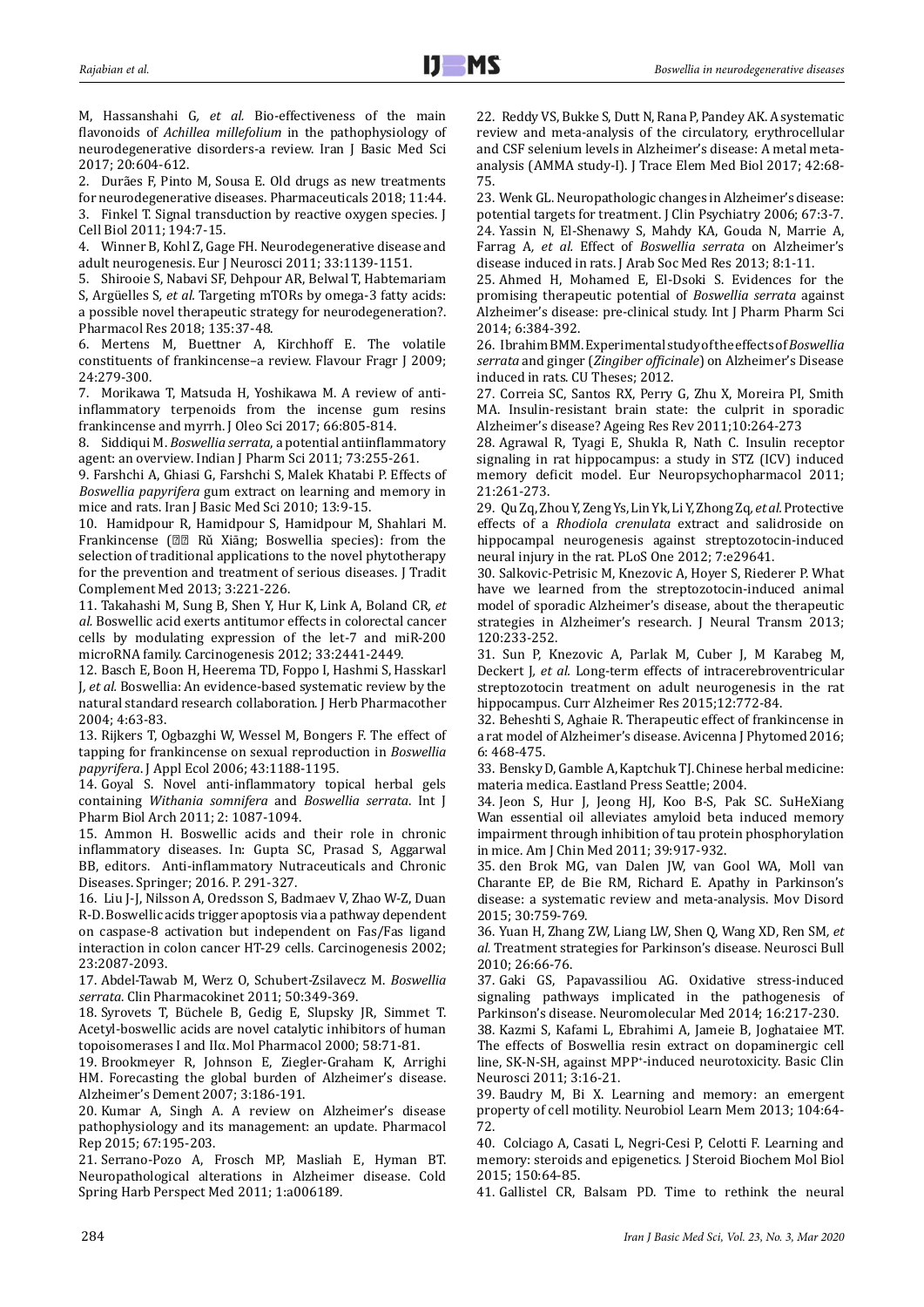mechanisms of learning and memory. Neurobiol Learn Mem 2014; 108:136-144.

42. Bliss TV, Collingridge GL. A synaptic model of memory: long-term potentiation in the hippocampus. Nature. 1993; 361:31-39.

43. Kandel ER, Schwartz JH, Jessell TM, Jessell MBT, Siegelbaum S*,* Hudspeth AJ*.* Principles of neural science. McGraw-hill New York; 2000.

44. Martin SJ, Grimwood PD, Morris RG. Synaptic plasticity and memory: an evaluation of the hypothesis. Annu Rev Neurosci 2000; 23:649-711.

45. Whitlock JR, Heynen AJ, Shuler MG, Bear MF. Learning induces long-term potentiation in the hippocampus. Science 2006; 313:1093-1097.

46. Arlt S. Non-Alzheimer's disease-related memory impairment and dementia. Dialogues Clin Neurosci 2013; 15:465-473.

47. Hosseini SM, Esfandiari E, Alaei H. Effects of frankincense aqueous extract during gestational period on increasing power of learning and memory in adult offsprings. J Isfahan Med School 2004; 21:16-20.

48. Hosseini Sharifabad M, Esfandiary E. A morphometeric study on CA3 hippocampal field in young rats following maternal administration of *Boswellia serrata* resin during gestation. Iran J Basic Med Sci 2007; 10:176-182.

49. Sharifabad MH, Esfandiary E. The effects of maternal administration of boswellia gum resin (Frankincense) during lactation on stereological parameters of rat hippocampus. I Isfahan Med School 2012; 29:1-9.

50. Beheshti S, Shakakomi AG, Ghaedi K, Dehestani H. Frankincense upregulates the hippocampal calcium/calmodulin kinase II-α during development of the rat brain and improves memory performance. Int J Dev Neurosci 2018; 69:44-48.

51. Kang H, Sun LD, Atkins CM, Soderling TR, Wilson MA, Tonegawa S. An important role of neural activity-dependent CaMKIV signaling in the consolidation of long-term memory. Cell 2001; 106:771-783.

52. Petersen JD, Chen X, Vinade L, Dosemeci A, Lisman JE, Reese TS. Distribution of postsynaptic density (PSD)-95 and Ca2+/calmodulin-dependent protein kinase II at the PSD. J Neurosci 2003; 23:11270-11278.

53. Lisman J, Schulman H, Cline H. The molecular basis of CaMKII function in synaptic and behavioural memory. Nat Rev Neurosci 2002; 3:175-190.

54. Khalaj-Kondori M, Sadeghi F, Hosseinpourfeizi MA, Shaikhzadeh-Hesari F, Nakhlband A, Rahmati-Yamchi M. *Boswellia serrata* gum resin aqueous extract upregulatesBDNF but not CREB expression in adult male rat hippocampus. Turk J Med Sci 2016; 46:1573-1578.

55. Mahmoudi A, Hosseini-Sharifabad A, Monsef-Esfahani HR, Yazdinejad AR, Khanavi M, Roghani A*, et al.* Evaluation of systemic administration of *Boswellia papyrifera* extracts on spatial memory retention in male rats J Nat Med 2011;65:519- 525.

56. Begin M, Langlois M, Lorrain D, Cunnane S. Thyroid function and cognition during aging. Curr Gerontol Geriatr Res 2008; 2008:474868.

57. Miller KJ, Parsons TD, Whybrow PC, Van Herle K, Rasgon N, Van Herle A*, et al.* Verbal memory retrieval deficits associated with untreated hypothyroidism. J Neuropsychiatry Clin Neurosc 2007; 19:132-136.

58. Paz-Baruch N, Leikin M, Leikin R. Visual processing and attention abilities of general gifted and excelling in mathematics students. , Charles University in Prague, Faculty of Education; ERME, Feb 2015, Prague, Czech Republic. pp.1046-1051.

59. Hosseini M, Hadjzadeh MA-R, Derakhshan M, Havakhah S, Rassouli FB, Rakhshandeh H*, et al.* The beneficial effects of olibanum on memory deficit induced by hypothyroidism in adult rats tested in Morris water maze. Arch Pharm Res 2010; 33:463-468.

60. Bejar C, Wang R-H, Weinstock M. Effect of rivastigmine on scopolamine-induced memory impairment in rats. Eur J Pharmacol 1999; 383:231-240.

61. Hosseinzadeh H, Ramezani M, Akhtar Y, Ziaei T. Effects *Boswellia carterii* gum resin fractions on intact memory and hyoscine-induced learning impairments in rats performing the Morris water maze task. J Medicinal Plants 2010; 2:95- 101.

62. Mahboubi M, Taghizadeh M, Talaei SA, Firozeh SMT, Rashidi AA, Tamtaji OR. Combined administration of *Melissa officinalis* and *Boswellia serrata* extracts in an animal model of memory. Iran J Psychiatry Behav Sci. 2016; 10:e681.

63. Czerniawski J, Miyashita T, Lewandowski G, Guzowski JF. Systemic lipopolysaccharide administration impairs retrieval of context–object discrimination, but not spatial, memory: evidence for selective disruption of specific hippocampus-dependent memory functions during acute neuroinflammation. Brain Behav Immun 2015; 44:159-166.

64. Kranjac D, McLinden KA, Deodati LE, Papini MR, Chumley MJ, Boehm GW. Peripheral bacterial endotoxin administration triggers both memory consolidation and reconsolidation deficits in mice. Brain Behav Immun 2012; 26:109-121.

65. Lehnardt S, Massillon L, Follett P, Jensen FE, Ratan R, Rosenberg PA*, et al.* Activation of innate immunity in the CNS triggers neurodegeneration through a Toll-like receptor 4-dependent pathway. Proc Natl Acad Sci 2003; 100:8514- 8519.

66. Zhao M, Zhou A, Xu L, Zhang X. The role of TLR4 mediated PTEN/PI3K/AKT/NF-κB signaling pathway in neuroinflammation in hippocampal neurons. Neuroscience 2014; 269:93-101.<br>67. Beheshti S,

Karimi B. Frankincense improves memory retrieval in rats treated with lipopolysaccharide. J Herbmed Pharmacol 2016; 5: 12-16.

68. Dodrill CB. Neuropsychological effects of seizures. Epilepsy Behav 2004; 5:21-24.

69. Babb TL. Axonal growth and neosynaptogenesis in human and experimental hippocampal epilepsy. Adv Neurol 1997; 72:45-51.

70. Portavella M, Vargas J, Torres B, Salas C. The effects of telencephalic pallial lesions on spatial, temporal, and emotional learning in goldfish. Brain Res Bull 2002; 57:397- 399.

71. Jalili C, Salahshoor M, Pourmotabbed A, Moradi S, Roshankhah S, Darehdori AS*, et al.* The effects of aqueous extract of *Boswellia serrata* on hippocampal region CA1 and learning deficit in kindled rats. Res Pharm Sci 2014; 9:351- 358.

72. Jalili C, Salahshoor MR, Moradi S, Pourmotabbed A, Motaghi M. The therapeutic effect of the aqueous extract of *Boswellia serrata* on the learning deficit in kindled rats. Int J Prev Med 2014; 5:563-568.

73. Burger C. Region-specific genetic alterations in the aging hippocampus: implications for cognitive aging. Front Aging Neurosci 2010; 2:140.

74. Hosseini-Sharifabad M, Kamali-Ardakani R, Hosseini-Sharifabad A. Beneficial effect of *Boswellia serrata* gum resin on spatial learning and the dendritic tree of dentate gyrus granule cells in aged rats. Avicenna J Phytomed 2016; 6: 189- 197.

75. Taghizadeh M, Maghaminejad F, Aghajani M, Rahmani M. The effect of tablet containing *Boswellia serrata* and *Melisa officinalis* extract on older adults' memory: A randomized controlled trial. Arch Gerontol Geriatr 2018; 75: 146-150.